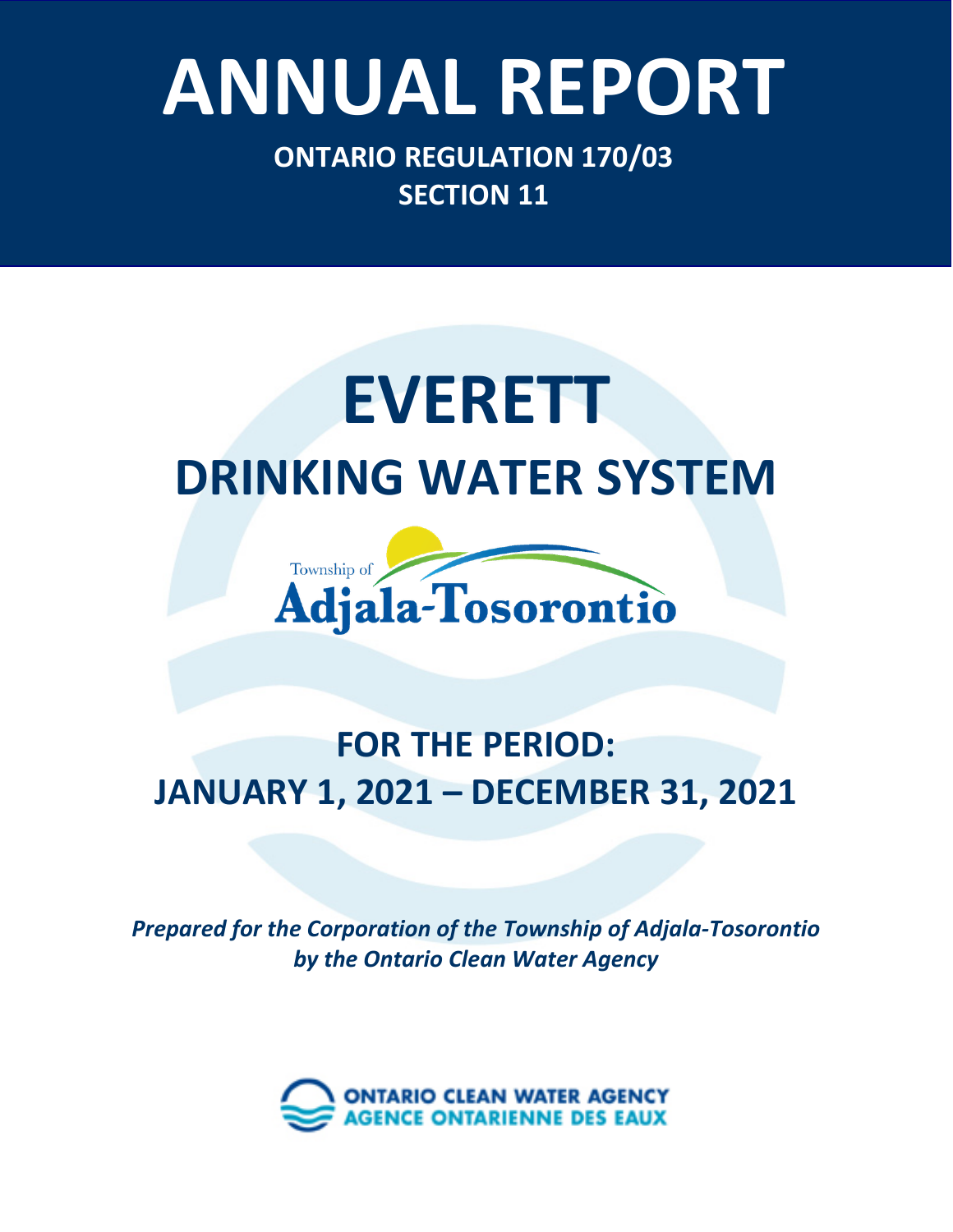**Drinking-Water System Number: Drinking-Water System Name: Drinking-Water System Owner: Drinking-Water System Category: Period being reported:** 

| 220011680                                            |
|------------------------------------------------------|
|                                                      |
| <b>Everett Drinking Water System</b>                 |
| The Corporation of the Township of Adjala-Tosorontio |
| Large Municipal Residential                          |
| <b>January 1, 2021 to December 31, 2021</b>          |
|                                                      |

**Does your Drinking-Water System serve more than 10,000 people?**  No

**Is your annual report available to the public at no charge on a web site on the Internet?**  Yes

**Location where Summary Report required under O. Reg. 170/03 Schedule 22 will be available for inspection.** 

Summary Report is available for inspection at the Township of Adjala-Tosorontio Municipal Office at 7855 Side Road 30, Alliston, ON or on the following website: http://www.adjtos.ca

**List all Drinking-Water Systems (if any), which receive all of their drinking water from your system:**

| <b>Drinking Water System Name</b> | <b>Drinking Water System Number</b> |
|-----------------------------------|-------------------------------------|
| <b>Not Applicable</b>             | <b>Not Applicable</b>               |

**Did you provide a copy of your annual report to all Drinking-Water System owners that are connected to you and to whom you provide all of its drinking water?**  Not Applicable

**Indicate how you notified system users that your annual report is available, and is free of charge.** 

**[X] Public access/notice via the web** 

**[X] Public access/notice via Government Office**

- **[ ] Public access/notice via a newspaper**
- **[X] Public access/notice via Public Request**
- **[ ] Public access/notice via a Public Library**

**\_\_\_\_\_\_\_\_\_\_\_\_\_\_\_\_\_\_\_\_\_\_\_\_\_\_\_\_\_\_\_\_\_\_\_\_\_\_\_**

**[ ] Public access/notice via other method**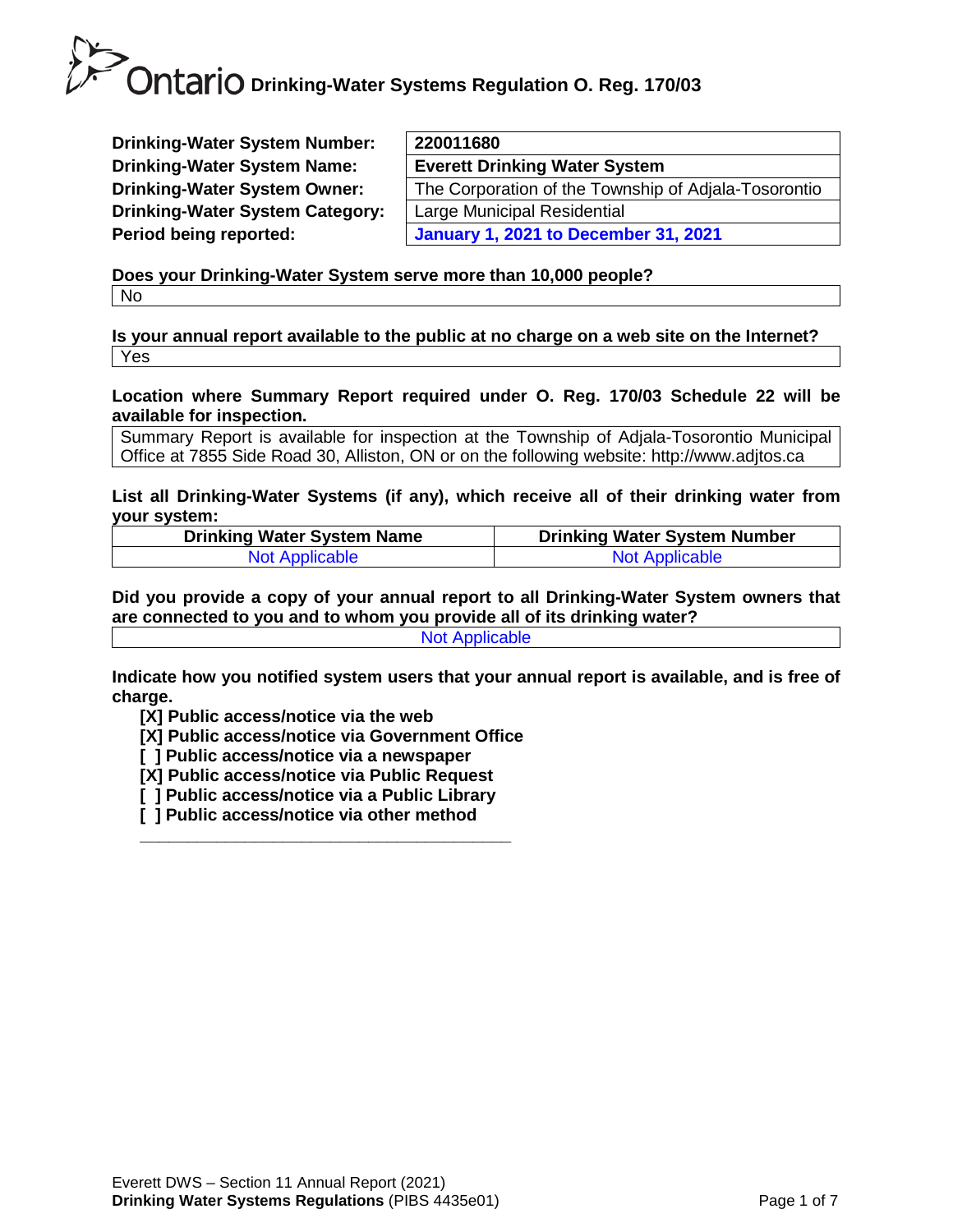#### **Description of Drinking-Water System:**

The Everett water system is classified as a Large Municipal Residential water system with 657 service connections. Water is supplied via three (3) municipal wells, two (2) pumphouses and an in ground reservoir to the people in the Village of Everett. Inspections and maintenance duties are conducted by Ontario Clean Water Agency staff on a regular basis to maintain compliance with Ontario Regulation 170/03 to ensure that Everett's water supply is safe to drink.

#### **List of water treatment chemicals used during the reporting period:**

• Sodium Hypochlorite 12% Solution NSF, Primary Disinfection

#### **Significant expenses incurred to:**

- **[X]** Install required equipment
- **[X]** Purchase required equipment
- **[X]** Repair required equipment
- **[X]** Replace required equipment

#### **Description of significant expenses incurred:**

- 1. Flushing Control Line added to the Backflush Line- Grohal
- 2. New Pressure Tanks- Grohal
- 3. Installation of New Standby Diesel Generator with a Silent Enclosure- Grohal

#### **Details on the notices submitted in accordance with subsection 18(1) of the Safe Drinking-Water Act or section 16-4 of Schedule 16 of O.Reg.170/03 and reported to Spills Action Centre:**

| <b>Incident Date</b><br>(yyyy/mm/dd) | <b>Parameter</b> | <b>Result</b> | Unit of<br><b>Measure</b> | <b>Corrective Action</b> | <b>Corrective</b><br><b>Action Date</b><br>(yyyy/mm/dd) |  |  |  |
|--------------------------------------|------------------|---------------|---------------------------|--------------------------|---------------------------------------------------------|--|--|--|
| <b>Not Applicable</b>                |                  |               |                           |                          |                                                         |  |  |  |

#### **Table 1: Microbiological testing done under the Schedule 11 of Regulation 170/03 during this reporting period.**

| - -<br>Location   | Number of       | Range of E. Coli<br>or Fecal Results |              | <b>Range of Total</b><br><b>Coliform Results</b> |          | <b>Number</b><br>of HPC | <b>Samples</b> | Range of HPC    |
|-------------------|-----------------|--------------------------------------|--------------|--------------------------------------------------|----------|-------------------------|----------------|-----------------|
|                   | <b>Samples</b>  | Min                                  | Max          | Min                                              | Max      | <b>Samples</b>          | Min            | Max             |
| Raw - RW1         | $47*$           | $\mathbf{0}$                         | $\Omega$     | $\mathbf{0}$                                     | $\Omega$ | N/A                     | N/A            | N/A             |
| Raw - RW2         | 52              | $\mathbf{0}$                         | 0            | $\mathbf{0}$                                     | 41       | N/A                     | N/A            | N/A             |
| Raw - RW3         | 52              | $\mathbf{0}$                         | $\mathbf{0}$ | $\mathbf{0}$                                     | $\Omega$ | N/A                     | N/A            | N/A             |
| Treated - TW1     | 52 <sub>2</sub> | $\Omega$                             | $\Omega$     | $\Omega$                                         | $\Omega$ | 52 <sub>2</sub>         | ~10            | 60              |
| Treated - TW2     | 52              | $\mathbf{0}$                         | $\mathbf{0}$ | $\mathbf{0}$                                     | $\Omega$ | 52                      | ~10            | 10 <sup>°</sup> |
| Distribution - DW | 132             | $\Omega$                             | $\Omega$     | $\mathbf{0}$                                     | $\Omega$ | 53                      | ~10            | 10              |

*Note:*

- *RW1 – Grohal Production Well*
- *RW2 – Grohal Standby Well*
- *RW3 – Ballpark Production Well*
- *TW1 – Grohal Treated Water*
- *TW2 – Ballpark Treated Water*

*\* RW1- Grohal Production well was offline from Dec 2020-February 9th, 2021. Weekly raw water samples were not taken in January or the first week of February while offline for maintenance and repair activities.*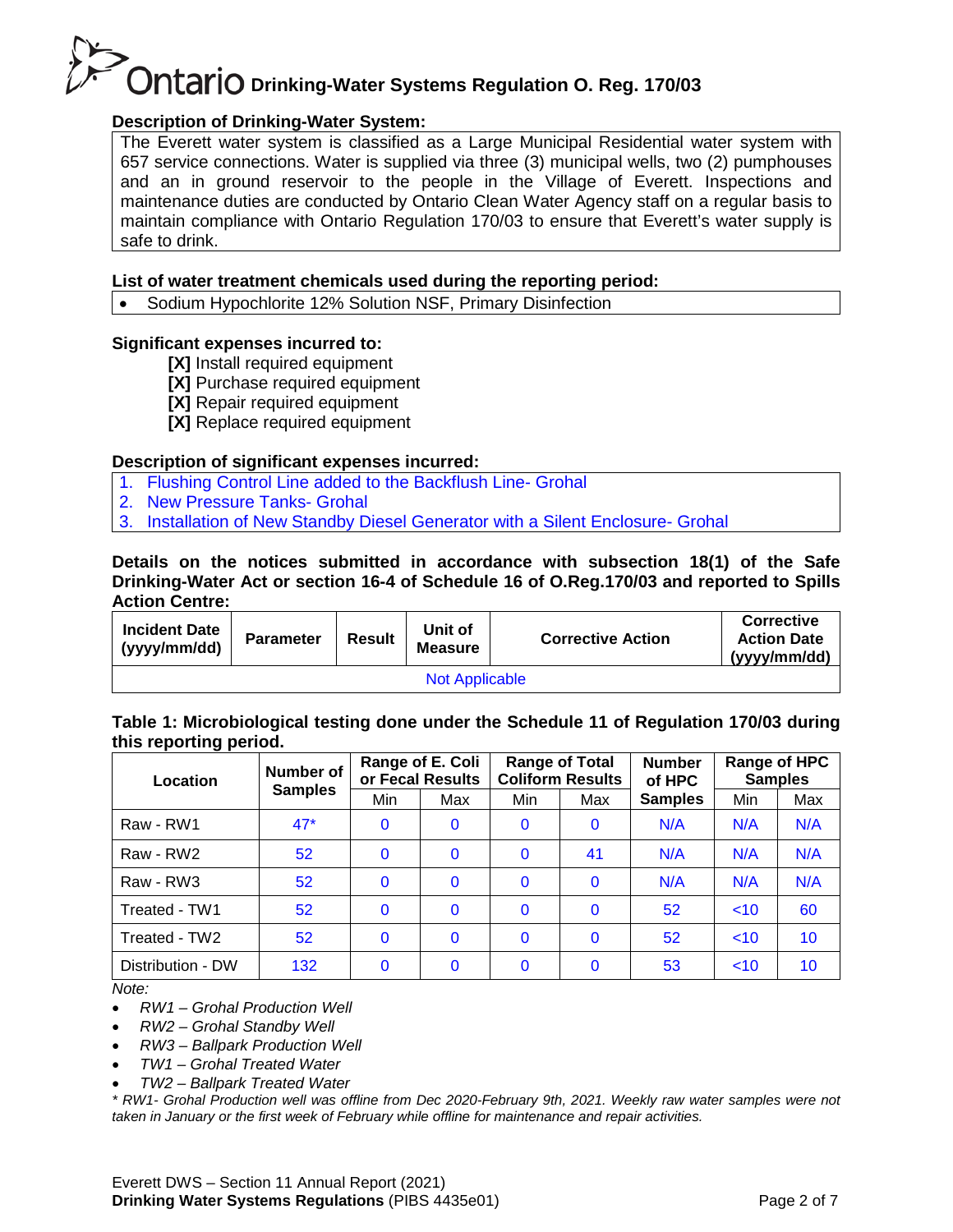| Table 2: Operational testing done under Schedule 7 of Regulation 170/03 during the |  |  |  |  |  |
|------------------------------------------------------------------------------------|--|--|--|--|--|
| period covered by this Annual Report.                                              |  |  |  |  |  |

| <b>Location &amp; Test</b>                                   | Number of         |                   | <b>Range of Results</b> |
|--------------------------------------------------------------|-------------------|-------------------|-------------------------|
|                                                              | <b>Samples</b>    | Minimum           | Maximum                 |
| Turbidity, Raw RW1 (Grab) [NTU]                              | $11*$             | 0.09              | $6.86**$                |
| Turbidity, Raw RW2 (Grab) [NTU]                              | $12 \overline{ }$ | 0.29              | 0.95                    |
| Turbidity, Raw RW3 (Grab) [NTU]                              | 12                | 0.19              | 0.82                    |
| Free Chlorine Residual, Treated Grohal (Continuous) [mg/L]   | 8760              | $0.04^{\text{A}}$ | 4.87                    |
| Free Chlorine Residual, Treated Ballpark (Continuous) [mg/L] | 8760              | $0.08^{\AA}$      | 4.20                    |
| Free Chlorine Residual, Treated Grohal (Grab) [mg/L]         | 168               | 0.77              | 2.40                    |
| Free Chlorine Residual, Treated Ballpark (Grab) [mg/L]       | 167               | 0.78              | 1.48                    |
| Total Chlorine Residual, Treated Grohal (Grab) [mg/L]        | 167               | 0.91              | 2.60                    |
| Total Chlorine Residual, Treated Ballpark (Grab) [mg/L]      | 167               | 0.90              | 1.81                    |
| Free Chlorine Residual, Distribution (Grab) [mg/L]           | 364               | 0.46              | 1.61                    |

*Note: The number of samples used for a continuous monitoring unit is 8760.*

*\* RW1- Grohal Production well was not in service January 2021, no turbidity sample taken.*

*\*\* RW1- Grohal production well high turbidity reading for February 2021 was recorded prior to Production Well being placed back into service.*

*^The minimum treated free chlorine residual did not result in an Adverse Observation because the wells were locked out during the event. Adequate CT achieved.*

#### **Table 3: Summary of additional testing and sampling carried out in accordance with the requirement of an approval, order or other legal instrument.**

| Date of Legal Instrument Issued | <b>Parameter</b> | <b>Date Sampled</b> | Result | <b>Unit of Measure</b> |  |  |  |
|---------------------------------|------------------|---------------------|--------|------------------------|--|--|--|
| <b>Not Applicable</b>           |                  |                     |        |                        |  |  |  |

**Table 4: Summary of Inorganic parameters tested during this reporting period or the most recent sample results**

| <b>Parameter</b>          | <b>Sample Date</b><br>(yyyy/mm/dd) | <b>Sample</b><br><b>Result</b> | <b>Maximum</b><br><b>Allowable</b><br><b>Concentration</b> | <b>Exceedances</b> |                   |  |
|---------------------------|------------------------------------|--------------------------------|------------------------------------------------------------|--------------------|-------------------|--|
|                           |                                    |                                | (MAC)                                                      | MAC                | $\frac{1}{2}$ MAC |  |
| Antimony: Sb (µg/L) - TW1 | 2020/02/11                         | $<$ MDL $0.09$                 | 6.0                                                        | <b>No</b>          | <b>No</b>         |  |
| Antimony: Sb (µg/L) - TW2 | 2020/02/11                         | $<$ MDL $0.09$                 | 6.0                                                        | <b>No</b>          | <b>No</b>         |  |
| Arsenic: As (µg/L) - TW1  | 2020/02/11                         | 0.3                            | 10.0                                                       | <b>No</b>          | <b>No</b>         |  |
| Arsenic: As (µg/L) - TW2  | 2020/02/11                         | $<$ MDL 0.2                    | 10.0                                                       | <b>No</b>          | <b>No</b>         |  |
| Barium: Ba (µg/L) - TW1   | 2020/02/11                         | 81.2                           | 1000.0                                                     | <b>No</b>          | <b>No</b>         |  |
| Barium: Ba (µg/L) - TW2   | 2020/02/11                         | 91.5                           | 1000.0                                                     | No.                | <b>No</b>         |  |
| Boron: B (µg/L) - TW1     | 2020/02/11                         | 19.0                           | 5000.0                                                     | <b>No</b>          | <b>No</b>         |  |
| Boron: B (µg/L) - TW2     | 2020/02/11                         | 29.0                           | 5000.0                                                     | <b>No</b>          | <b>No</b>         |  |
| Cadmium: Cd (µg/L) - TW1  | 2020/02/11                         | $<$ MDL 0.003                  | 5.0                                                        | <b>No</b>          | <b>No</b>         |  |
| Cadmium: Cd (µg/L) - TW2  | 2020/02/11                         | $<$ MDL 0.003                  | 5.0                                                        | <b>No</b>          | <b>No</b>         |  |
| Chromium: Cr (µg/L) - TW1 | 2020/02/11                         | 0.09                           | 50.0                                                       | <b>No</b>          | <b>No</b>         |  |
| Chromium: Cr (µg/L) - TW2 | 2020/02/11                         | 0.09                           | 50.0                                                       | <b>No</b>          | <b>No</b>         |  |
| Mercury: Hg (µg/L) - TW1  | 2020/02/11                         | 0.01                           | 1.0                                                        | <b>No</b>          | <b>No</b>         |  |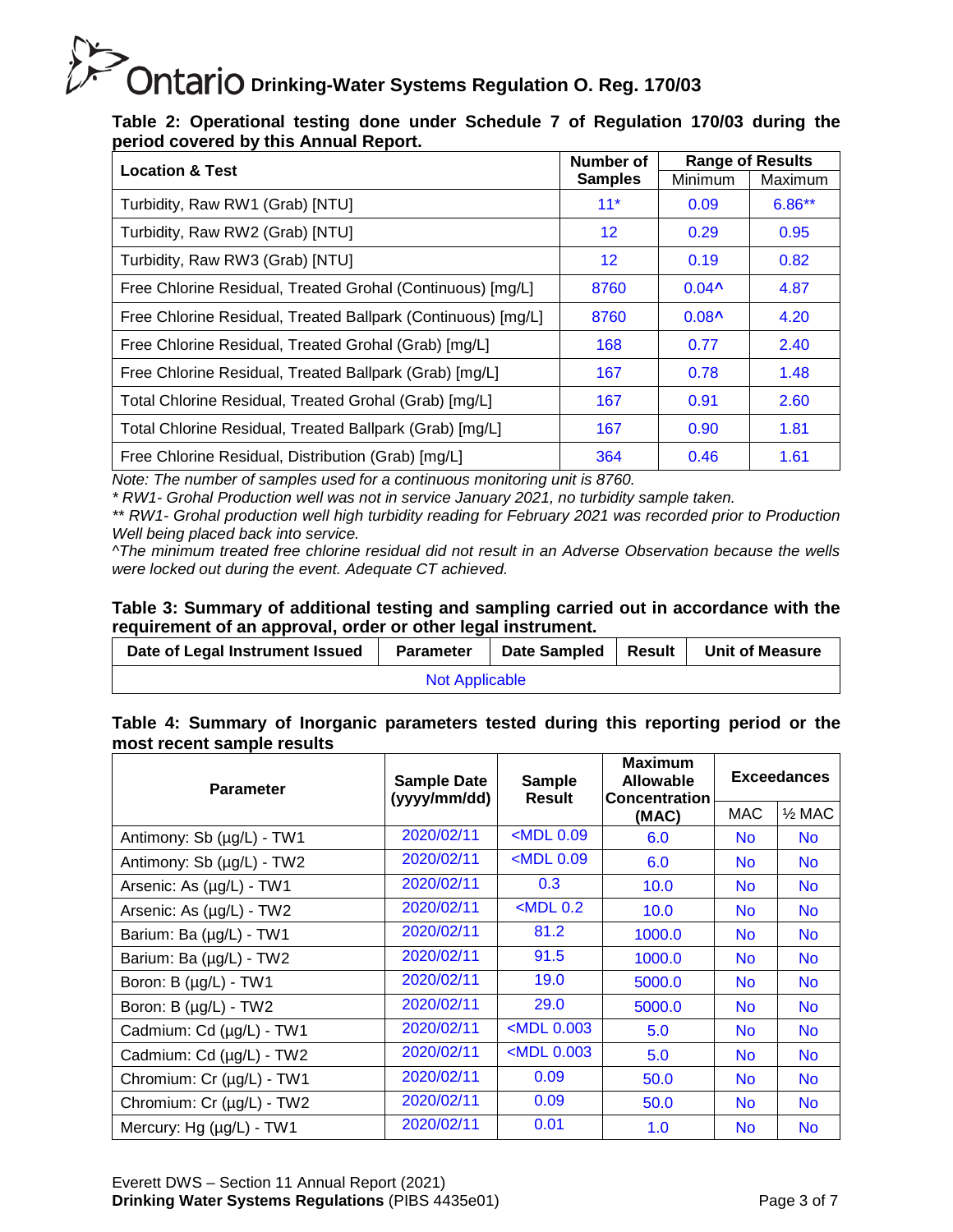| <b>Parameter</b>                                                                              | <b>Sample Date</b><br>(yyyy/mm/dd) | <b>Sample</b><br><b>Result</b>                                               | <b>Maximum</b><br><b>Allowable</b><br><b>Concentration</b> | <b>Exceedances</b> |                   |  |
|-----------------------------------------------------------------------------------------------|------------------------------------|------------------------------------------------------------------------------|------------------------------------------------------------|--------------------|-------------------|--|
|                                                                                               |                                    |                                                                              | (MAC)                                                      | <b>MAC</b>         | $\frac{1}{2}$ MAC |  |
| Mercury: Hg (µg/L) - TW2                                                                      | 2020/02/11                         | $MDL$ 0.01                                                                   | 1.0                                                        | <b>No</b>          | <b>No</b>         |  |
| Selenium: Se (µg/L) - TW1                                                                     | 2020/02/11                         | $<$ MDL 0.04                                                                 | 50.0                                                       | <b>No</b>          | <b>No</b>         |  |
| Selenium: Se (µg/L) - TW2                                                                     | 2020/02/11                         | $<$ MDL 0.04                                                                 | 50.0                                                       | <b>No</b>          | <b>No</b>         |  |
| Uranium: U (µg/L) - TW1                                                                       | 2020/02/11                         | 0.097                                                                        | 20.0                                                       | <b>No</b>          | <b>No</b>         |  |
| Uranium: U (µg/L) - TW2                                                                       | 2020/02/11                         | 0.021                                                                        | 20.0                                                       | <b>No</b>          | <b>No</b>         |  |
| Fluoride (mg/L) - TW1                                                                         | 2017/01/11                         | 0.12                                                                         | 1.5                                                        | <b>No</b>          | <b>No</b>         |  |
| Fluoride (mg/L) - TW2                                                                         | 2017/01/11                         | 0.15                                                                         | 1.5                                                        | <b>No</b>          | <b>No</b>         |  |
| Nitrite (mg/L) - TW1                                                                          | 2021/01/26                         | <mdl 0.003<="" td=""><td>1.0</td><td><b>No</b></td><td><b>No</b></td></mdl>  | 1.0                                                        | <b>No</b>          | <b>No</b>         |  |
| Nitrite (mg/L) - TW1                                                                          | 2021/05/04                         | <mdl 0.003<="" td=""><td>1.0</td><td><b>No</b></td><td><b>No</b></td></mdl>  | 1.0                                                        | <b>No</b>          | <b>No</b>         |  |
| Nitrite (mg/L) - TW1                                                                          | 2021/07/21                         | <mdl 0.003<="" td=""><td>1.0</td><td><b>No</b></td><td><b>No</b></td></mdl>  | 1.0                                                        | <b>No</b>          | <b>No</b>         |  |
| Nitrite (mg/L) - TW1                                                                          | 2021/10/19                         | <mdl 0.003<="" td=""><td>1.0</td><td><b>No</b></td><td><b>No</b></td></mdl>  | 1.0                                                        | <b>No</b>          | <b>No</b>         |  |
| Nitrite (mg/L) - TW2                                                                          | 2021/01/26                         | <mdl 0.003<="" td=""><td>1.0</td><td><b>No</b></td><td><b>No</b></td></mdl>  | 1.0                                                        | <b>No</b>          | <b>No</b>         |  |
| Nitrite (mg/L) - TW2                                                                          | 2021/05/04                         | <mdl 0.003<="" td=""><td>1.0</td><td><b>No</b></td><td><b>No</b></td></mdl>  | 1.0                                                        | <b>No</b>          | <b>No</b>         |  |
| Nitrite (mg/L) - TW2                                                                          | 2021/07/21                         | <mdl 0.003<="" td=""><td>1.0</td><td><b>No</b></td><td><b>No</b></td></mdl>  | 1.0                                                        | <b>No</b>          | <b>No</b>         |  |
| Nitrite (mg/L) - TW2                                                                          | 2021/10/19                         | <mdl 0.003<="" td=""><td>1.0</td><td><b>No</b></td><td><b>No</b></td></mdl>  | 1.0                                                        | <b>No</b>          | <b>No</b>         |  |
| Nitrate (mg/L) - TW1                                                                          | 2021/01/26                         | 0.009                                                                        | 10.0                                                       | <b>No</b>          | <b>No</b>         |  |
| Nitrate (mg/L) - TW1                                                                          | 2021/05/04                         | 0.006                                                                        | 10.0                                                       | <b>No</b>          | <b>No</b>         |  |
| Nitrate (mg/L) - TW1                                                                          | 2021/07/21                         | <mdl 0.006<="" td=""><td>10.0</td><td><b>No</b></td><td><b>No</b></td></mdl> | 10.0                                                       | <b>No</b>          | <b>No</b>         |  |
| Nitrate (mg/L) - TW1                                                                          | 2021/10/19                         | <mdl 0.006<="" td=""><td>10.0</td><td><b>No</b></td><td><b>No</b></td></mdl> | 10.0                                                       | <b>No</b>          | <b>No</b>         |  |
| Nitrate (mg/L) - TW2                                                                          | 2021/01/26                         | 0.011                                                                        | 10.0                                                       | <b>No</b>          | <b>No</b>         |  |
| Nitrate (mg/L) - TW2                                                                          | 2021/05/04                         | 0.008                                                                        | 10.0                                                       | <b>No</b>          | <b>No</b>         |  |
| Nitrate (mg/L) - TW2                                                                          | 2021/07/21                         | 0.006                                                                        | 10.0                                                       | <b>No</b>          | <b>No</b>         |  |
| Nitrate (mg/L) - TW2                                                                          | 2021/10/19                         | 0.006                                                                        | 10.0                                                       | <b>No</b>          | <b>No</b>         |  |
| Sodium: Na (mg/L) - TW1                                                                       | 2017/01/11                         | 10.4                                                                         | $20*$                                                      | N/A                | N/A               |  |
| Sodium: Na (mg/L) - TW2<br>$N = \{1, 1, 1\}$ $M_{\text{in}}$ is a particular in $\{1, 1, 1\}$ | 2017/01/11                         | 14.1                                                                         | $20*$                                                      | N/A                | N/A               |  |

*Note: MDL = Minimum Detection Limit*

*\*There is no "MAC" for Sodium. The aesthetic objective is 200 mg/L. The local Medical Officer of Health should be notified when the sodium concentration exceeds 20 mg/L so that this information may be communicated to local physicians for their use with patients on sodium restricted diets. Sodium is reportable every 60 months, the next set of sodium samples is due in 2022.*

#### **Table 5: Summary of lead testing under Schedule 15.1 during this reporting period**

|                                    | Number of      | <b>Range of Lead Results</b>                            |         | --<br><b>MAC</b> | <b>Exceedances</b> |  |  |  |
|------------------------------------|----------------|---------------------------------------------------------|---------|------------------|--------------------|--|--|--|
| <b>Location Type</b>               | <b>Samples</b> | Minimum                                                 | Maximum |                  |                    |  |  |  |
| Lead – Plumbing $(\mu g/L)$        |                | Not Applicable - Relief from all Plumbing Requirements* |         |                  |                    |  |  |  |
| Lead – Distribution** ( $\mu$ g/L) |                | 0.07                                                    | 0.21    | 10               |                    |  |  |  |

*Note: The Alkalinity results for 2021 were 179, 193, 195 and 171 mg/L as CaCO3. pH for 2021 ranged from 7.50 to 7.83. The aesthetic objective/operational guideline for pH is 6.5-8.5.*

*\*This system qualifies for the plumbing exemption as per O. Regulation 170/03 Schedule 15.1-5 (9) (10). \*\*Distribution lead samples are taken every 36 months. The last set of distribution lead samples were taken in 2021. The next set of distribution lead samples is scheduled for 2024.*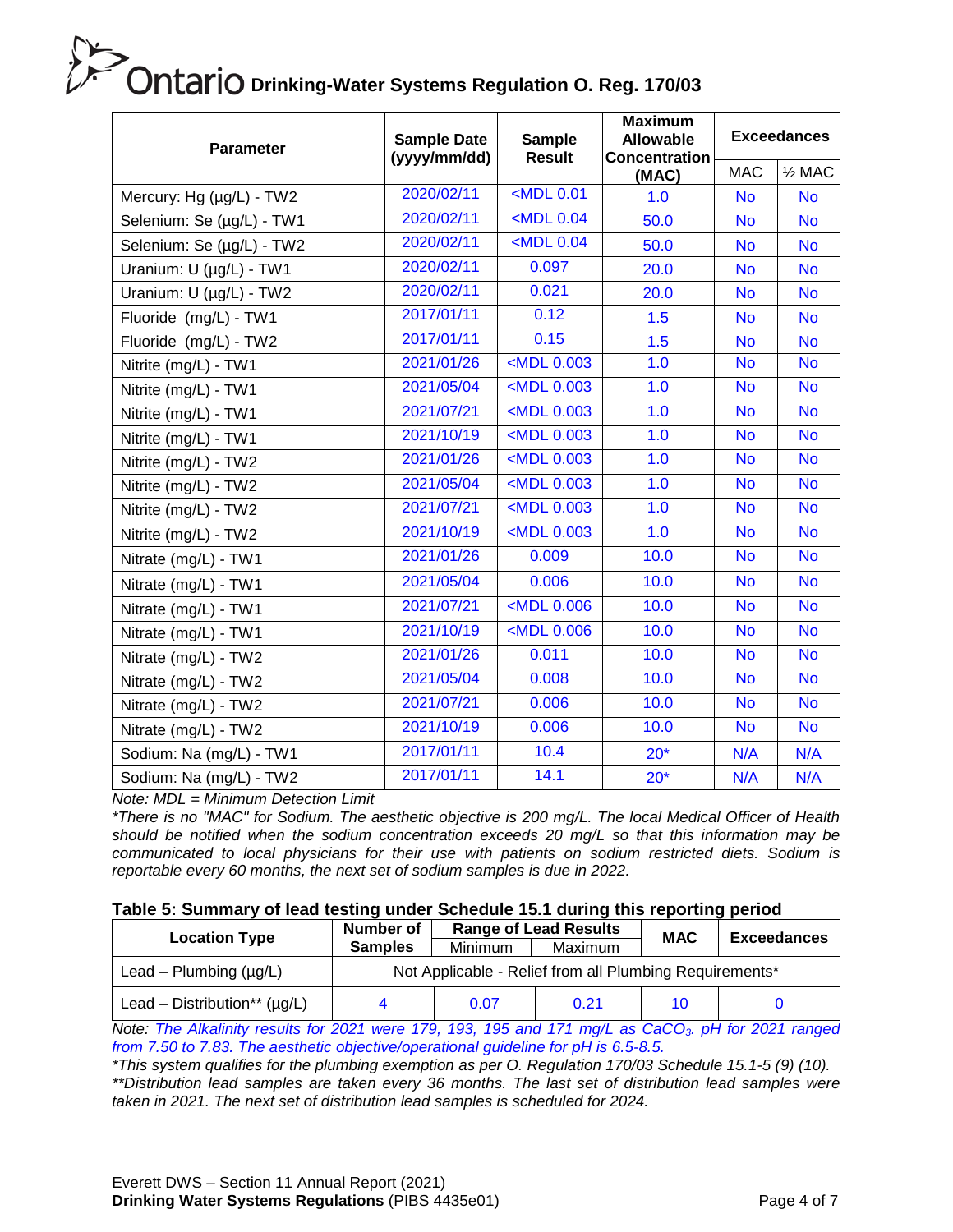**Table 6: Summary of Organic parameters sampled during this reporting period or the most recent sample results**

| <b>Parameter</b>                                          | <b>Sample Date</b><br>(yyyy/mm/dd) | <b>Sample</b><br><b>Result</b>                                               | <b>Maximum</b><br><b>Allowable</b><br><b>Concentration</b> | <b>Exceedances</b> |                   |  |
|-----------------------------------------------------------|------------------------------------|------------------------------------------------------------------------------|------------------------------------------------------------|--------------------|-------------------|--|
|                                                           |                                    |                                                                              | (MAC)                                                      | <b>MAC</b>         | $\frac{1}{2}$ MAC |  |
| Alachlor (µg/L) - TW1                                     | 2020/02/11                         | $<$ MDL $0.02$                                                               | 5.00                                                       | <b>No</b>          | <b>No</b>         |  |
| Alachlor (µg/L) - TW2                                     | 2020/02/11                         | $<$ MDL $0.02$                                                               | 5.00                                                       | <b>No</b>          | <b>No</b>         |  |
| Atrazine + N-dealkylated metabolites<br>$(\mu g/L)$ - TW1 | 2020/02/11                         | $<$ MDL 0.01                                                                 | 5.00                                                       | <b>No</b>          | <b>No</b>         |  |
| Atrazine + N-dealkylated metabolites<br>$(\mu g/L)$ - TW2 | 2020/02/11                         | $<$ MDL 0.01                                                                 | 5.00                                                       | <b>No</b>          | <b>No</b>         |  |
| Azinphos-methyl (µg/L) - TW1                              | 2020/02/11                         | <mdl 0.05<="" td=""><td>20.00</td><td><b>No</b></td><td><b>No</b></td></mdl> | 20.00                                                      | <b>No</b>          | <b>No</b>         |  |
| Azinphos-methyl (µg/L) - TW2                              | 2020/02/11                         | $<$ MDL $0.05$                                                               | 20.00                                                      | <b>No</b>          | <b>No</b>         |  |
| Benzene (µg/L) - TW1                                      | 2020/02/11                         | $<$ MDL 0.32                                                                 | 1.00                                                       | <b>No</b>          | <b>No</b>         |  |
| Benzene (µg/L) - TW2                                      | 2020/02/11                         | $<$ MDL 0.32                                                                 | 1.00                                                       | <b>No</b>          | <b>No</b>         |  |
| Benzo(a)pyrene (µg/L) - TW1                               | 2020/02/11                         | <mdl 0.004<="" td=""><td>0.01</td><td><b>No</b></td><td><b>No</b></td></mdl> | 0.01                                                       | <b>No</b>          | <b>No</b>         |  |
| Benzo(a)pyrene (µg/L) - TW2                               | 2020/02/11                         | <mdl 0.004<="" td=""><td>0.01</td><td><b>No</b></td><td><b>No</b></td></mdl> | 0.01                                                       | <b>No</b>          | <b>No</b>         |  |
| Bromoxynil (µg/L) - TW1                                   | 2020/02/11                         | $<$ MDL 0.33                                                                 | 5.00                                                       | <b>No</b>          | <b>No</b>         |  |
| Bromoxynil (µg/L) - TW2                                   | 2020/02/11                         | $<$ MDL 0.33                                                                 | 5.00                                                       | <b>No</b>          | <b>No</b>         |  |
| Carbaryl (µg/L) - TW1                                     | 2020/02/11                         | $<$ MDL 0.05                                                                 | 90.00                                                      | <b>No</b>          | <b>No</b>         |  |
| Carbaryl (µg/L) - TW2                                     | 2020/02/11                         | $<$ MDL $0.05$                                                               | 90.00                                                      | <b>No</b>          | <b>No</b>         |  |
| Carbofuran (µg/L) - TW1                                   | 2020/02/11                         | $<$ MDL 0.01                                                                 | 90.00                                                      | <b>No</b>          | <b>No</b>         |  |
| Carbofuran (µg/L) - TW2                                   | 2020/02/11                         | $<$ MDL 0.01                                                                 | 90.00                                                      | <b>No</b>          | <b>No</b>         |  |
| Carbon Tetrachloride (µg/L) - TW1                         | 2020/02/11                         | $<$ MDL 0.17                                                                 | 2.00                                                       | <b>No</b>          | <b>No</b>         |  |
| Carbon Tetrachloride (µg/L) - TW2                         | 2020/02/11                         | $<$ MDL 0.17                                                                 | 2.00                                                       | <b>No</b>          | <b>No</b>         |  |
| Chlorpyrifos (µg/L) - TW1                                 | 2020/02/11                         | $<$ MDL $0.02$                                                               | 90.00                                                      | <b>No</b>          | <b>No</b>         |  |
| Chlorpyrifos (µg/L) - TW2                                 | 2020/02/11                         | $<$ MDL $0.02$                                                               | 90.00                                                      | <b>No</b>          | <b>No</b>         |  |
| Diazinon (µg/L) - TW1                                     | 2020/02/11                         | $<$ MDL $0.02$                                                               | 20.00                                                      | <b>No</b>          | <b>No</b>         |  |
| Diazinon (µg/L) - TW2                                     | 2020/02/11                         | $<$ MDL 0.02                                                                 | 20.00                                                      | <b>No</b>          | <b>No</b>         |  |
| Dicamba (µg/L) - TW1                                      | 2020/02/11                         | $<$ MDL 0.2                                                                  | 120.00                                                     | <b>No</b>          | <b>No</b>         |  |
| Dicamba (µg/L) - TW2                                      | 2020/02/11                         | $<$ MDL 0.2                                                                  | 120.00                                                     | <b>No</b>          | <b>No</b>         |  |
| 1,2-Dichlorobenzene (µg/L) - TW1                          | 2020/02/11                         | $<$ MDL 0.41                                                                 | 200.00                                                     | <b>No</b>          | <b>No</b>         |  |
| 1,2-Dichlorobenzene (µg/L) - TW2                          | 2020/02/11                         | $<$ MDL 0.41                                                                 | 200.00                                                     | <b>No</b>          | <b>No</b>         |  |
| 1,4-Dichlorobenzene (µg/L) - TW1                          | 2020/02/11                         | $<$ MDL 0.36                                                                 | 5.00                                                       | <b>No</b>          | <b>No</b>         |  |
| 1,4-Dichlorobenzene (µg/L) - TW2                          | 2020/02/11                         | $<$ MDL 0.36                                                                 | 5.00                                                       | No                 | <b>No</b>         |  |
| 1,2-Dichloroethane (µg/L) - TW1                           | 2020/02/11                         | $MDL$ 0.35                                                                   | 5.00                                                       | <b>No</b>          | <b>No</b>         |  |
| 1,2-Dichloroethane (µg/L) - TW2                           | 2020/02/11                         | $<$ MDL 0.35                                                                 | 5.00                                                       | <b>No</b>          | <b>No</b>         |  |
| 1,1-Dichloroethylene (µg/L) - TW1                         | 2020/02/11                         | $<$ MDL 0.33                                                                 | 14.00                                                      | <b>No</b>          | <b>No</b>         |  |
| 1,1-Dichloroethylene (µg/L) - TW2                         | 2020/02/11                         | $<$ MDL 0.33                                                                 | 14.00                                                      | <b>No</b>          | <b>No</b>         |  |
| Dichloromethane (Methylene<br>Chloride) (µg/L) - TW1      | 2020/02/11                         | <mdl 0.35<="" td=""><td>50.00</td><td><b>No</b></td><td><b>No</b></td></mdl> | 50.00                                                      | <b>No</b>          | <b>No</b>         |  |
| Dichloromethane (Methylene<br>Chloride) (µg/L) - TW2      | 2020/02/11                         | <mdl 0.35<="" td=""><td>50.00</td><td><b>No</b></td><td><b>No</b></td></mdl> | 50.00                                                      | <b>No</b>          | <b>No</b>         |  |
| 2,4-Dichlorophenol (µg/L) - TW1                           | 2020/02/11                         | $<$ MDL 0.15                                                                 | 900.00                                                     | <b>No</b>          | <b>No</b>         |  |
| 2,4-Dichlorophenol (µg/L) - TW2                           | 2020/02/11                         | $<$ MDL 0.15                                                                 | 900.00                                                     | <b>No</b>          | <b>No</b>         |  |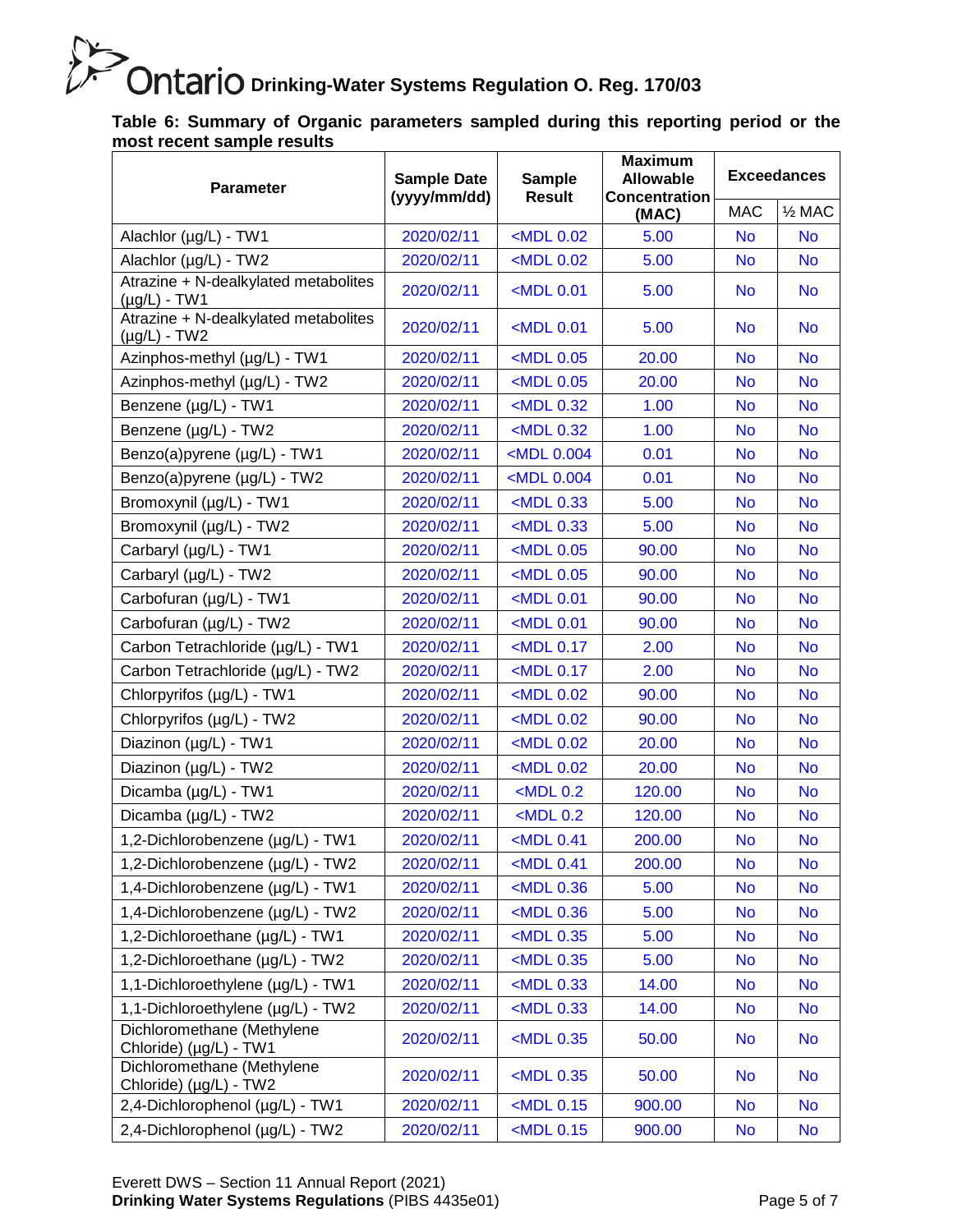| <b>Parameter</b>                                          | <b>Sample Date</b><br>(yyyy/mm/dd) | <b>Sample</b><br><b>Result</b>                                                | <b>Maximum</b><br><b>Allowable</b><br><b>Concentration</b> | <b>Exceedances</b> |                   |  |
|-----------------------------------------------------------|------------------------------------|-------------------------------------------------------------------------------|------------------------------------------------------------|--------------------|-------------------|--|
|                                                           |                                    |                                                                               | (MAC)                                                      | <b>MAC</b>         | $\frac{1}{2}$ MAC |  |
| 2,4-Dichlorophenoxy acetic acid<br>$(2,4-D)$ (µg/L) - TW1 | 2020/02/11                         | <mdl 0.19<="" td=""><td>100.00</td><td><b>No</b></td><td><b>No</b></td></mdl> | 100.00                                                     | <b>No</b>          | <b>No</b>         |  |
| 2,4-Dichlorophenoxy acetic acid<br>$(2,4-D)$ (µg/L) - TW2 | 2020/02/11                         | <mdl 0.19<="" td=""><td>100.00</td><td><b>No</b></td><td><b>No</b></td></mdl> | 100.00                                                     | <b>No</b>          | <b>No</b>         |  |
| Diclofop-methyl (µg/L) - TW1                              | 2020/02/11                         | $<$ MDL 0.4                                                                   | 9.00                                                       | <b>No</b>          | <b>No</b>         |  |
| Diclofop-methyl (µg/L) - TW2                              | 2020/02/11                         | $<$ MDL 0.4                                                                   | 9.00                                                       | <b>No</b>          | <b>No</b>         |  |
| Dimethoate (µg/L) - TW1                                   | 2020/02/11                         | <mdl 0.06<="" td=""><td>20.00</td><td><b>No</b></td><td><b>No</b></td></mdl>  | 20.00                                                      | <b>No</b>          | <b>No</b>         |  |
| Dimethoate (µg/L) - TW2                                   | 2020/02/11                         | $<$ MDL $0.06$                                                                | 20.00                                                      | <b>No</b>          | <b>No</b>         |  |
| Diquat (µg/L) - TW1                                       | 2020/02/11                         | $<$ MDL 1.0                                                                   | 70.00                                                      | <b>No</b>          | <b>No</b>         |  |
| Diquat (µg/L) - TW2                                       | 2020/02/11                         | $<$ MDL 1.0                                                                   | 70.00                                                      | <b>No</b>          | <b>No</b>         |  |
| Diuron (µg/L) - TW1                                       | 2020/02/11                         | $<$ MDL $0.03$                                                                | 150.00                                                     | <b>No</b>          | <b>No</b>         |  |
| Diuron (µg/L) - TW2                                       | 2020/02/11                         | <mdl 0.03<="" td=""><td>150.00</td><td><b>No</b></td><td><b>No</b></td></mdl> | 150.00                                                     | <b>No</b>          | <b>No</b>         |  |
| Glyphosate (µg/L) - TW1                                   | 2020/02/11                         | $<$ MDL 1.0                                                                   | 280.00                                                     | <b>No</b>          | <b>No</b>         |  |
| Glyphosate (µg/L) - TW2                                   | 2020/02/11                         | $<$ MDL 1.0                                                                   | 280.00                                                     | <b>No</b>          | <b>No</b>         |  |
| Malathion (µg/L) - TW1                                    | 2020/02/11                         | <mdl 0.02<="" td=""><td>190.00</td><td><b>No</b></td><td><b>No</b></td></mdl> | 190.00                                                     | <b>No</b>          | <b>No</b>         |  |
| Malathion (µg/L) - TW2                                    | 2020/02/11                         | $<$ MDL $0.02$                                                                | 190.00                                                     | <b>No</b>          | <b>No</b>         |  |
| Metolachlor (µg/L) - TW1                                  | 2020/02/11                         | $<$ MDL $0.01$                                                                | 50.00                                                      | <b>No</b>          | <b>No</b>         |  |
| Metolachlor (µg/L) - TW2                                  | 2020/02/11                         | <mdl 0.01<="" td=""><td>50.00</td><td><b>No</b></td><td><b>No</b></td></mdl>  | 50.00                                                      | <b>No</b>          | <b>No</b>         |  |
| Metribuzin (µg/L) - TW1                                   | 2020/02/11                         | <mdl 0.02<="" td=""><td>80.00</td><td><b>No</b></td><td><b>No</b></td></mdl>  | 80.00                                                      | <b>No</b>          | <b>No</b>         |  |
| Metribuzin (µg/L) - TW2                                   | 2020/02/11                         | <mdl 0.02<="" td=""><td>80.00</td><td><b>No</b></td><td><b>No</b></td></mdl>  | 80.00                                                      | <b>No</b>          | <b>No</b>         |  |
| Monochlorobenzene<br>(Chlorobenzene) (µg/L) - TW1         | 2020/02/11                         | $<$ MDL 0.3                                                                   | 80.00                                                      | <b>No</b>          | <b>No</b>         |  |
| Monochlorobenzene<br>(Chlorobenzene) (µg/L) - TW2         | 2020/02/11                         | $<$ MDL 0.3                                                                   | 80.00                                                      | <b>No</b>          | <b>No</b>         |  |
| Paraquat (µg/L) - TW1                                     | 2020/02/11                         | $<$ MDL 1.0                                                                   | 10.00                                                      | <b>No</b>          | <b>No</b>         |  |
| Paraquat (µg/L) - TW2                                     | 2020/02/11                         | $<$ MDL 1.0                                                                   | 10.00                                                      | <b>No</b>          | <b>No</b>         |  |
| $PCB (µg/L) - TW1$                                        | 2020/02/11                         | $<$ MDL $0.04$                                                                | 3.00                                                       | <b>No</b>          | <b>No</b>         |  |
| PCB (µg/L) - TW2                                          | 2020/02/11                         | $<$ MDL $0.04$                                                                | 3.00                                                       | <b>No</b>          | <b>No</b>         |  |
| Pentachlorophenol (µg/L) - TW1                            | 2020/02/11                         | <mdl 0.15<="" td=""><td>60.00</td><td><b>No</b></td><td><b>No</b></td></mdl>  | 60.00                                                      | <b>No</b>          | <b>No</b>         |  |
| Pentachlorophenol (µg/L) - TW2                            | 2020/02/11                         | $<$ MDL 0.15                                                                  | 60.00                                                      | <b>No</b>          | <b>No</b>         |  |
| Phorate (µg/L) - TW1                                      | 2020/02/11                         | <mdl 0.01<="" td=""><td>2.00</td><td><b>No</b></td><td><b>No</b></td></mdl>   | 2.00                                                       | <b>No</b>          | <b>No</b>         |  |
| Phorate (µg/L) - TW2                                      | 2020/02/11                         | <mdl 0.01<="" td=""><td>2.00</td><td><b>No</b></td><td><b>No</b></td></mdl>   | 2.00                                                       | <b>No</b>          | <b>No</b>         |  |
| Picloram (µg/L) - TW1                                     | 2020/02/11                         | $<$ MDL 1.0                                                                   | 190.00                                                     | <b>No</b>          | <b>No</b>         |  |
| Picloram (µg/L) - TW2                                     | 2020/02/11                         | $<$ MDL 1.0                                                                   | 190.00                                                     | No                 | <b>No</b>         |  |
| Prometryne (µg/L) - TW1                                   | 2020/02/11                         | <mdl 0.03<="" td=""><td>1.00</td><td><b>No</b></td><td><b>No</b></td></mdl>   | 1.00                                                       | <b>No</b>          | <b>No</b>         |  |
| Prometryne (µg/L) - TW2                                   | 2020/02/11                         | <mdl 0.03<="" td=""><td>1.00</td><td><b>No</b></td><td><b>No</b></td></mdl>   | 1.00                                                       | <b>No</b>          | <b>No</b>         |  |
| Simazine (µg/L) - TW1                                     | 2020/02/11                         | $MDL$ 0.01                                                                    | 10.00                                                      | <b>No</b>          | <b>No</b>         |  |
| Simazine (µg/L) - TW2                                     | 2020/02/11                         | <mdl 0.01<="" td=""><td>10.00</td><td><b>No</b></td><td><b>No</b></td></mdl>  | 10.00                                                      | <b>No</b>          | <b>No</b>         |  |
| Terbufos (µg/L) - TW1                                     | 2020/02/11                         | $MDL$ 0.01                                                                    | 1.00                                                       | <b>No</b>          | <b>No</b>         |  |
| Terbufos (µg/L) - TW2                                     | 2020/02/11                         | <mdl 0.01<="" td=""><td>1.00</td><td><b>No</b></td><td><b>No</b></td></mdl>   | 1.00                                                       | <b>No</b>          | <b>No</b>         |  |
| Tetrachloroethylene (µg/L) - TW1                          | 2020/02/11                         | <mdl 0.35<="" td=""><td>10.00</td><td><b>No</b></td><td><b>No</b></td></mdl>  | 10.00                                                      | <b>No</b>          | <b>No</b>         |  |
| Tetrachloroethylene (µg/L) - TW2                          | 2020/02/11                         | <mdl 0.35<="" td=""><td>10.00</td><td><b>No</b></td><td><b>No</b></td></mdl>  | 10.00                                                      | <b>No</b>          | <b>No</b>         |  |